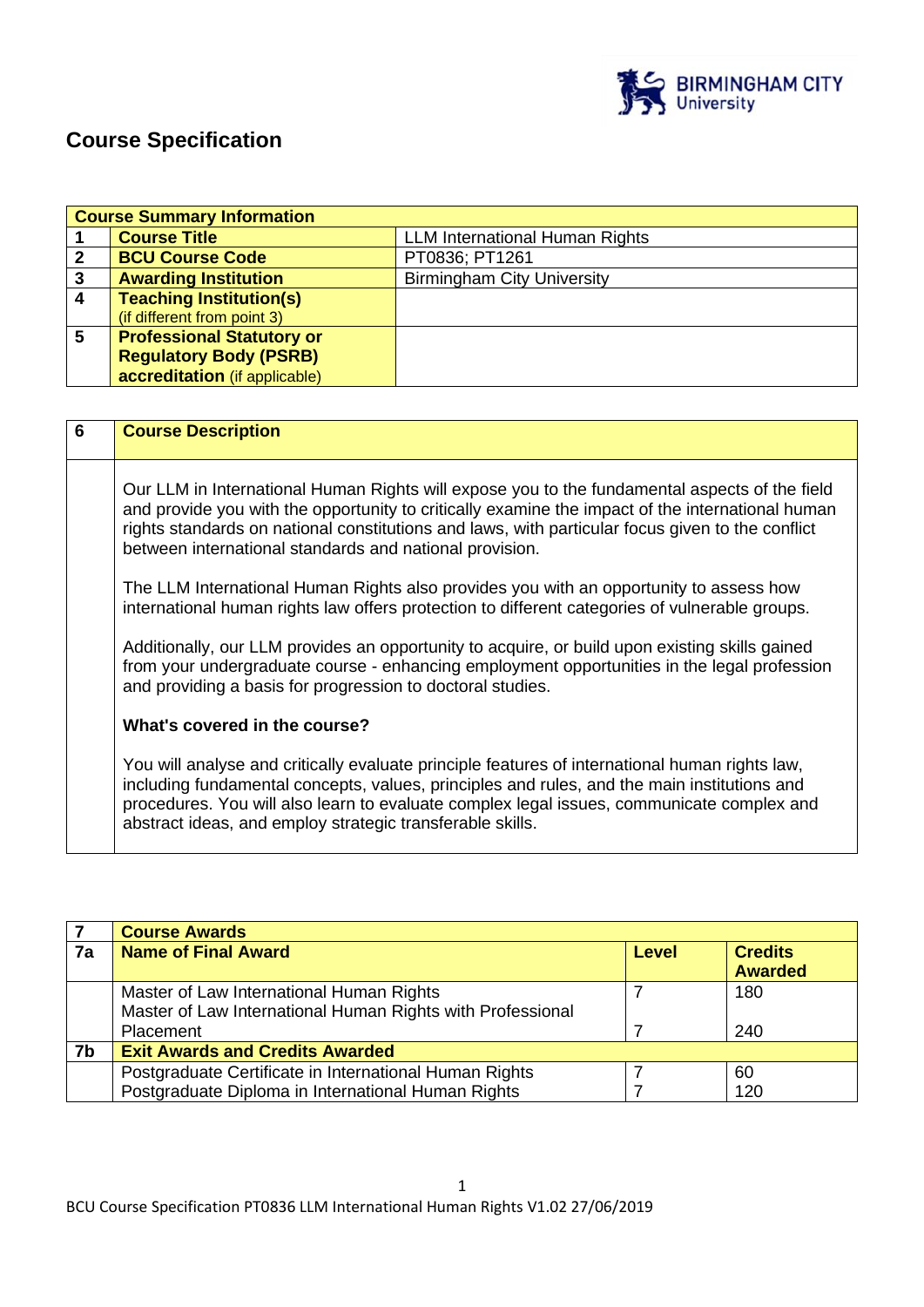

### **8 Derogation from the University Regulations**  Not applicable

| 9                             | <b>Delivery Patterns</b> |                             |                          |                     |
|-------------------------------|--------------------------|-----------------------------|--------------------------|---------------------|
| <b>Mode(s) of Study</b>       |                          | <b>Location(s) of Study</b> | <b>Duration of Study</b> | Code(s)             |
| Full Time                     |                          | <b>City Centre</b>          | 12 months                | PT0836 (Sep intake) |
|                               |                          |                             | 15 months                | PT1261 (Jan intake) |
| Part Time                     |                          | <b>City Centre</b>          | 24 months                | PT1254              |
| Full Time with                |                          | City Centre (and            | 18 months                | PT1375 (Sep intake) |
| <b>Professional Placement</b> |                          | placement provider)         | 21 months                | PT1320 (Jan intake) |

## **10 Entry Requirements**

The admission requirements for this course are stated on the course page of the BCU website at [https://www.bcu.ac.uk/.](https://www.bcu.ac.uk/)

| 11                      | <b>Course Learning Outcomes</b>                                                                                                                                                             |  |
|-------------------------|---------------------------------------------------------------------------------------------------------------------------------------------------------------------------------------------|--|
|                         |                                                                                                                                                                                             |  |
| $\mathbf{1}$            | Analyse and critically evaluate the principal features of International Human Rights law,<br>including the major concepts, values, principles and rules, and the main institutions and      |  |
|                         | procedures.                                                                                                                                                                                 |  |
| $\overline{2}$          | Critically analyse and synthesise complex international human rights issues, doctrines, legal                                                                                               |  |
|                         | rules, policies, arguments and discourses and propose international solutions to different human<br>rights problems within a practice-led learning environment.                             |  |
| $\overline{3}$          | Demonstrate a knowledge-applied approach, showing an ability to undertake in-depth legal                                                                                                    |  |
|                         | research focusing on international legal sources; evaluate sources of information, and make<br>proficient use of information and materials from a variety of relevant sources.              |  |
| $\overline{\mathbf{4}}$ | Communicate complex and abstract ideas in an articulate, confident and accurate manner in                                                                                                   |  |
|                         | relation to international human rights law issues, in order to make effective oral and written<br>presentations that are coherent and comprehensible to others and meet expectations in the |  |
|                         | workplace.                                                                                                                                                                                  |  |
| 5                       | Employ strategic transferable skills to underpin continuing professional development and                                                                                                    |  |
|                         | practice and to develop a range of other pervasive skills, including:                                                                                                                       |  |
|                         | Making relevant use of numerical and statistical information relevant to international<br>$\bullet$                                                                                         |  |
|                         | human rights that is derived from primary and secondary sources when constructing an<br>argument                                                                                            |  |
|                         | Conducting electronic research and appropriate use of the internet to locate relevant<br>$\bullet$<br>information relevant to international human rights,                                   |  |
|                         | Producing work which is properly referenced and presented and formatted using<br>$\bullet$<br>standard software packages                                                                    |  |
|                         | Working professionally<br>$\bullet$                                                                                                                                                         |  |
|                         | Co-operatively with others as well as independently<br>$\bullet$                                                                                                                            |  |
|                         |                                                                                                                                                                                             |  |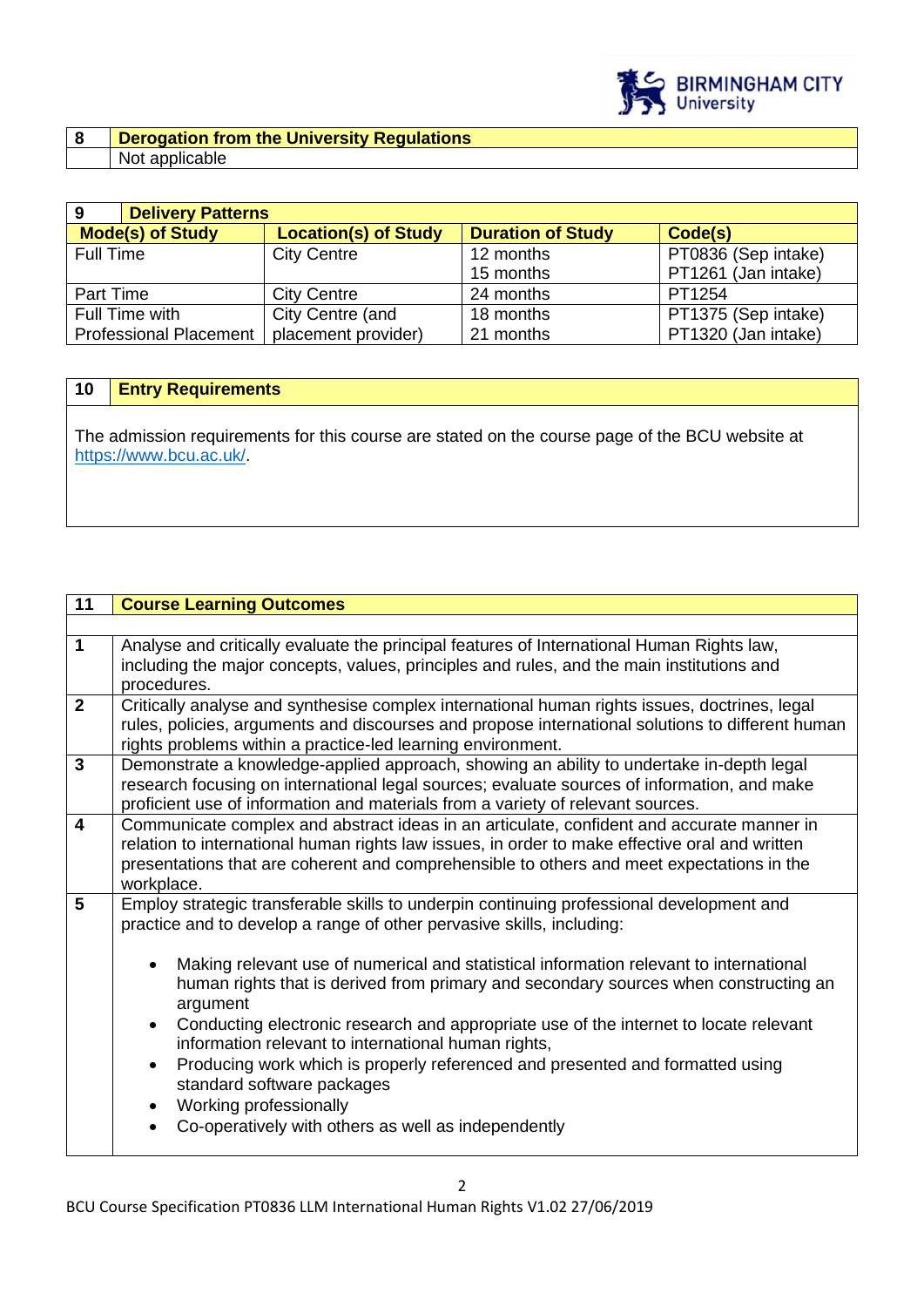

| <b>LAW7137</b><br><b>LAW7138</b> | <b>Public International Law</b>                                                                                                                                            | <b>Module Code</b><br><b>Module Name</b><br><b>Credit Value</b> |  |
|----------------------------------|----------------------------------------------------------------------------------------------------------------------------------------------------------------------------|-----------------------------------------------------------------|--|
|                                  |                                                                                                                                                                            | 20                                                              |  |
|                                  | Human Rights in the Wider World                                                                                                                                            | 20                                                              |  |
| <b>LAW7120</b>                   | International Women's and Children's Rights                                                                                                                                | 20                                                              |  |
| <b>LAW7130</b>                   | <b>Advanced Legal Research Methods</b>                                                                                                                                     | 20                                                              |  |
| <b>LAW 7143</b>                  | <b>Dissertation/Live Project/Placement</b>                                                                                                                                 | 60                                                              |  |
| <b>Module Code</b>               | In order to complete this course a student must successfully complete at least 40<br>credits from the following indicative list of OPTIONAL modules.<br><b>Module Name</b> | <b>Credit Value</b>                                             |  |
|                                  |                                                                                                                                                                            |                                                                 |  |
| LAW7135                          | <b>Global Health Law</b>                                                                                                                                                   | 20                                                              |  |
| <b>LAW7123</b>                   | <b>International Criminal Law</b>                                                                                                                                          | 20<br>20                                                        |  |
| LAW7134<br>LAW7133               | Human Rights and the Environment<br>Refugees and the Free Movement of People                                                                                               | 20                                                              |  |

 $\mathsf{l}$ 

 $\sim$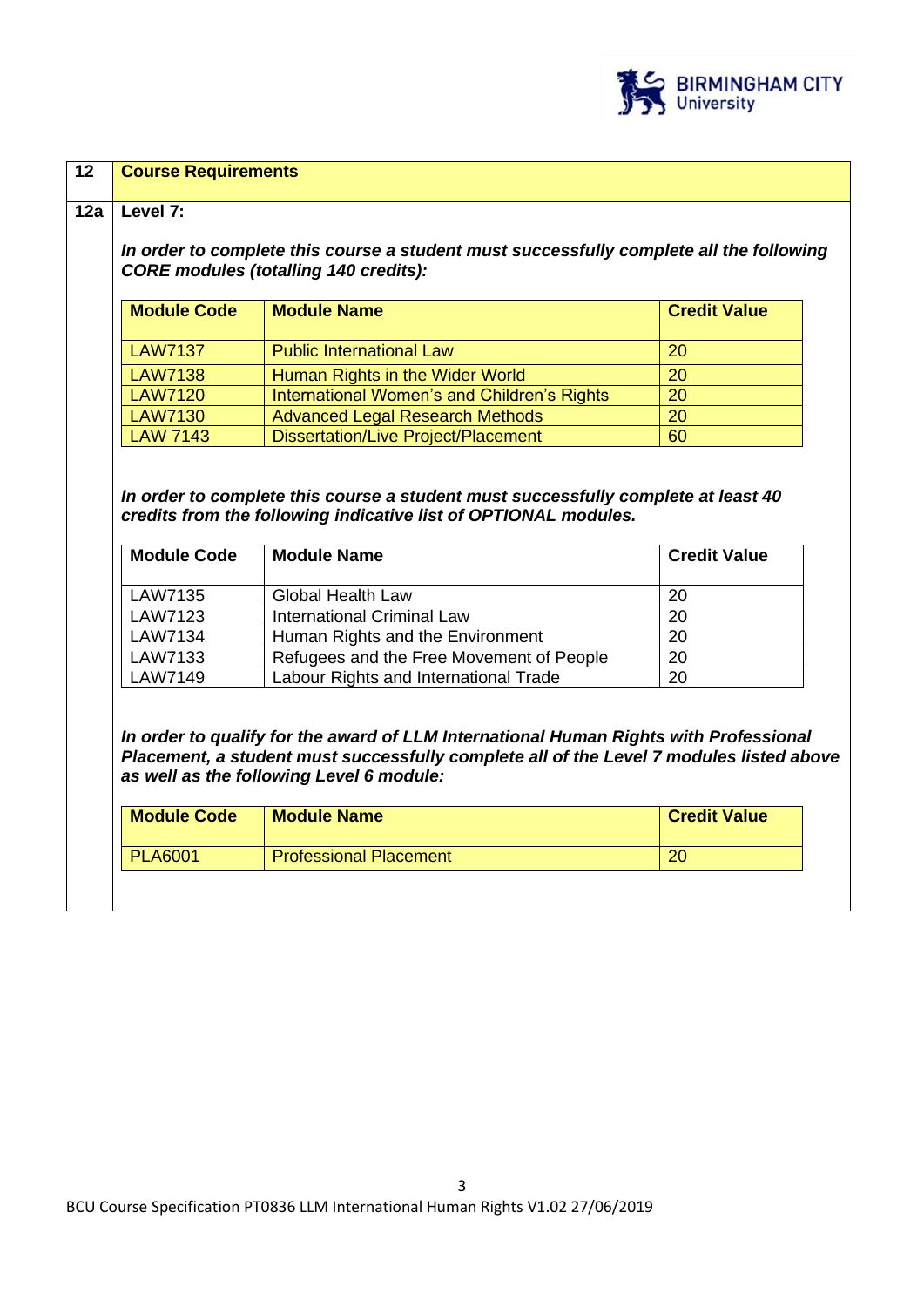

### **12b Structure Diagram**

*Please note list of optional modules is indicative only. Students' choice will not be guaranteed for optional modules but a fair and transparent process will be adopted and shared with students.*

### **Full Time**

### **September intake:**

| Postgraduate Learner Course/Introduction to Law course (2 weeks)                                                                                              |                                                                  |                                                           |                                                                |  |
|---------------------------------------------------------------------------------------------------------------------------------------------------------------|------------------------------------------------------------------|-----------------------------------------------------------|----------------------------------------------------------------|--|
| Term 1                                                                                                                                                        | <b>Public International Law</b><br>$(20 \text{ credits})$        | Human Rights in the<br><b>Wider World</b><br>(20 credits) | International Women's<br>and Children's Rights<br>(20 credits) |  |
| Term 2                                                                                                                                                        | <b>Advanced Legal</b><br><b>Research Methods</b><br>(20 credits) | Option A (20 credits)<br>or study abroad<br>(20 credits)  | Option B (20 credits)<br>or study abroad<br>(20 credits)       |  |
| LLM (Masters) Stage                                                                                                                                           | Dissertation/Live Project/Placement (60 credits)                 |                                                           |                                                                |  |
| Professional<br>Placement<br>(if opted for LLM<br>Professional Placement (60 credits)<br>International Human<br><b>Rights with Professional</b><br>Placement) |                                                                  |                                                           |                                                                |  |

### **January intake:**

|                                                                                                                            | Postgraduate Learner Course/Introduction to Law course (2 weeks) |                                                          |                                                                |  |  |
|----------------------------------------------------------------------------------------------------------------------------|------------------------------------------------------------------|----------------------------------------------------------|----------------------------------------------------------------|--|--|
| Term 1                                                                                                                     | Advanced Legal<br><b>Research Methods</b><br>(20 credits)        | Option A (20 credits)<br>or study abroad<br>(20 credits) | Option B (20 credits)<br>or study abroad<br>(20 credits)       |  |  |
| Term 2                                                                                                                     | <b>Public International</b><br>Law<br>(20 credits)               | Human Rights in the<br>Wider World<br>(20 credits)       | International Women's<br>and Children's Rights<br>(20 credits) |  |  |
| LLM (Masters) Stage                                                                                                        | Dissertation/Live Project/Placement (60 credits)                 |                                                          |                                                                |  |  |
| <b>Professional Placement</b><br>(if opted for LLM<br>International Human<br><b>Rights with Professional</b><br>Placement) | Professional Placement (60 credits)                              |                                                          |                                                                |  |  |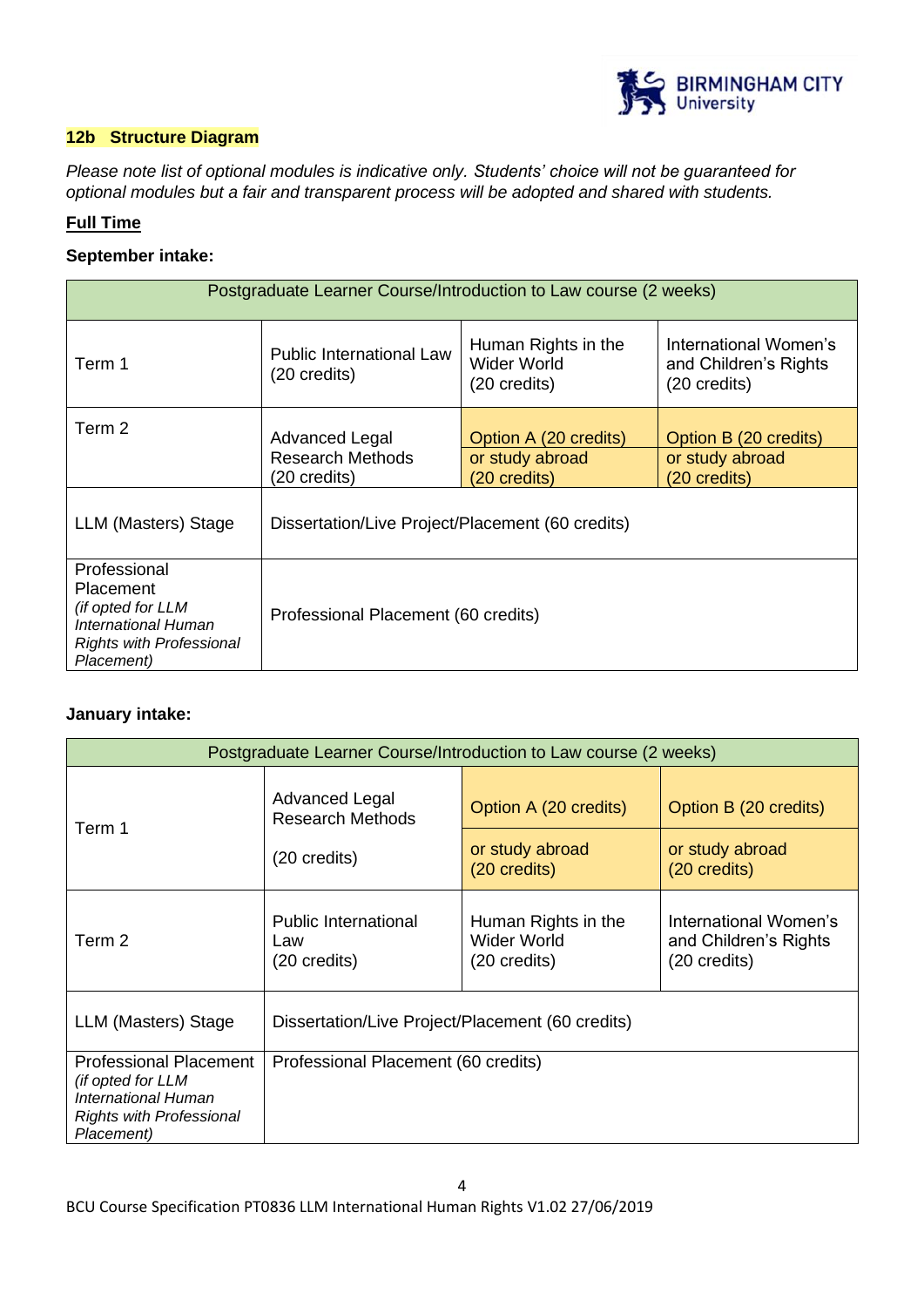

# **Part Time**

# **Year One**

| Postgraduate Learner Course/Introduction to Law course (2 weeks) |                           |  |
|------------------------------------------------------------------|---------------------------|--|
| September Term and                                               | Complete 4 taught modules |  |
| January Term                                                     | (total 80 credits)        |  |

### **Year Two**

| September Term and | Advanced Legal Research Methods and one further taught module |
|--------------------|---------------------------------------------------------------|
| January Term       | (total 40 credits)                                            |
| June Term          | Dissertation/Live Project/Placement (60 credits)              |